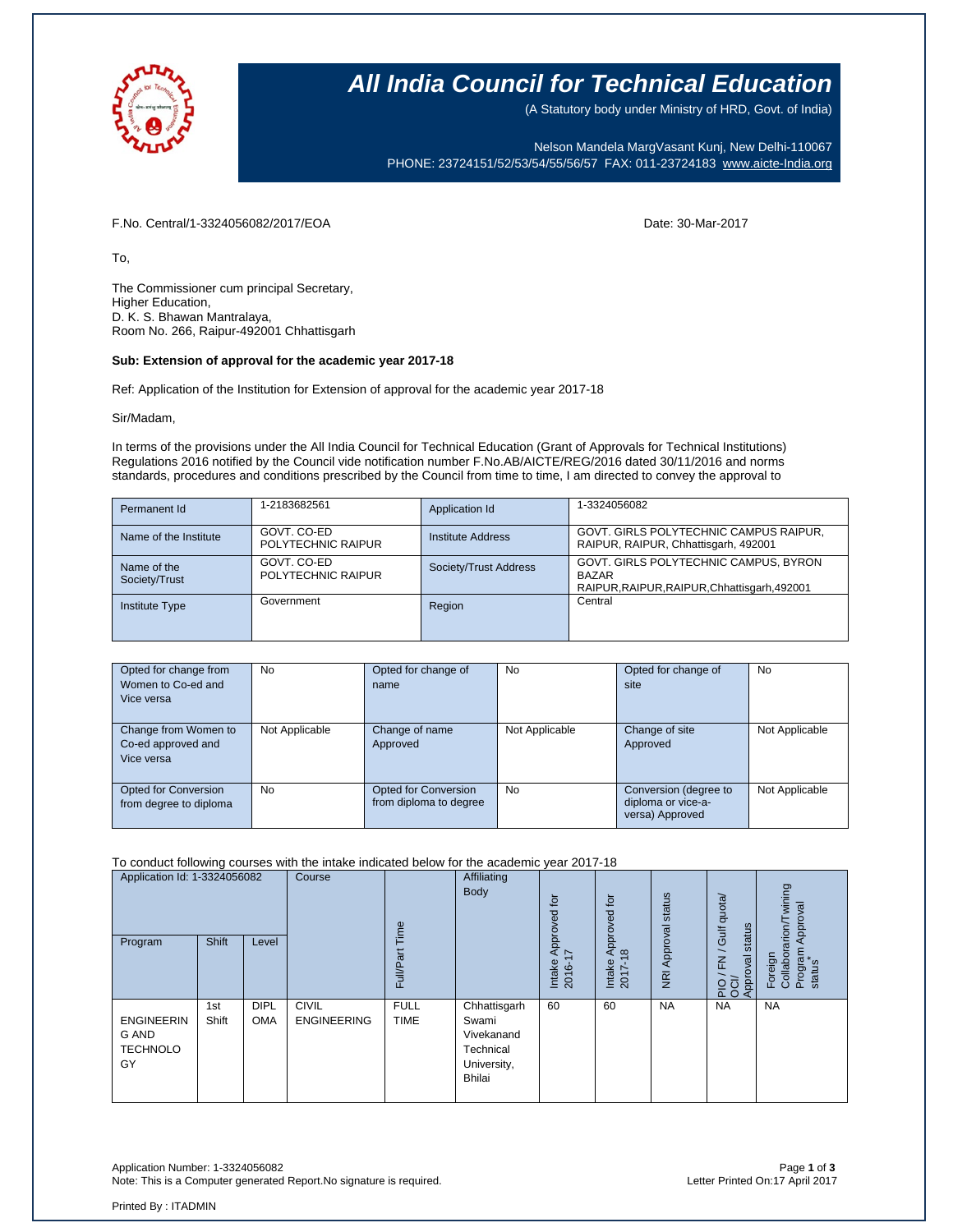

## **All India Council for Technical Education**

(A Statutory body under Ministry of HRD, Govt. of India)

Nelson Mandela MargVasant Kunj, New Delhi-110067 PHONE: 23724151/52/53/54/55/56/57 FAX: 011-23724183 [www.aicte-India.org](http://www.aicte-india.org/)

| <b>ENGINEERIN</b><br>G AND<br><b>TECHNOLO</b><br>GY | 1st<br>Shift | <b>DIPL</b><br><b>OMA</b> | <b>ELECTRICAL</b><br><b>ENGINEERING</b> | <b>FULL</b><br><b>TIME</b> | Chhattisgarh<br>Swami<br>Vivekanand<br>Technical<br>University,<br>Bhilai | 60 | 60 | <b>NA</b> | <b>NA</b> | <b>NA</b> |
|-----------------------------------------------------|--------------|---------------------------|-----------------------------------------|----------------------------|---------------------------------------------------------------------------|----|----|-----------|-----------|-----------|
| <b>ENGINEERIN</b><br>G AND<br><b>TECHNOLO</b><br>GY | 1st<br>Shift | <b>DIPL</b><br><b>OMA</b> | <b>MECHANICAL</b><br><b>ENGINEERING</b> | <b>FULL</b><br><b>TIME</b> | Chhattisgarh<br>Swami<br>Vivekanand<br>Technical<br>University,<br>Bhilai | 60 | 60 | <b>NA</b> | <b>NA</b> | <b>NA</b> |

The above mentioned approval is subject to the condition that GOVT. CO-ED POLYTECHNIC RAIPUR

shall follow and adhere to the Regulations, guidelines and directions issued by AICTE from time to time and the undertaking / affidavit given by the institution along with the application submitted by the institution on portal.

In case of any differences in content in this Computer generated Extension of Approval Letter, the content/information as approved by the Executive Council / General Council as available on the record of AICTE shall be final and binding.

Strict compliance of Anti-Ragging Regulation:- Approval is subject to strict compliance of provisions made in AICTE Regulation notified vide F. No. 37-3/Legal/AICTE/2009 dated July 1, 2009 for Prevention and Prohibition of Ragging in Technical Institutions. In case Institution fails to take adequate steps to Prevent Ragging or fails to act in accordance with AICTE Regulation or fails to punish perpetrators or incidents of Ragging, it will be liable to take any action as defined under clause 9(4) of the said Regulation.

## **Note: Validity of the course details may be verified at www.aicte-india.org**

 **Prof. A.P Mittal Member Secretary, AICTE**

Copy to:

**1. The Regional Officer,** All India Council for Technical Education Tagore Hostel-2, Shamla Hills Bhopal-462 002, Madhya Pradesh

- **2. The Director Of Technical Education\*\*, Chhattisgarh**
- **3. The Registrar\*\*,** Chhattisgarh Swami Vivekanand Technical University, Bhilai
- **4. The Principal / Director,** GOVT. CO-ED POLYTECHNIC RAIPUR GOVT. GIRLS POLYTECHNIC CAMPUS RAIPUR, RAIPUR, RAIPUR, Chhattisgarh,492001

### **5. The Secretary / Chairman,** GOVT. CO-ED POLYTECHNIC RAIPUR GOVT. GIRLS POLYTECHNIC CAMPUS, BYRON BAZAR RAIPUR,

Application Number: 1-3324056082 Page **2** of **3** Note: This is a Computer generated Report.No signature is required.

Printed By : ITADMIN